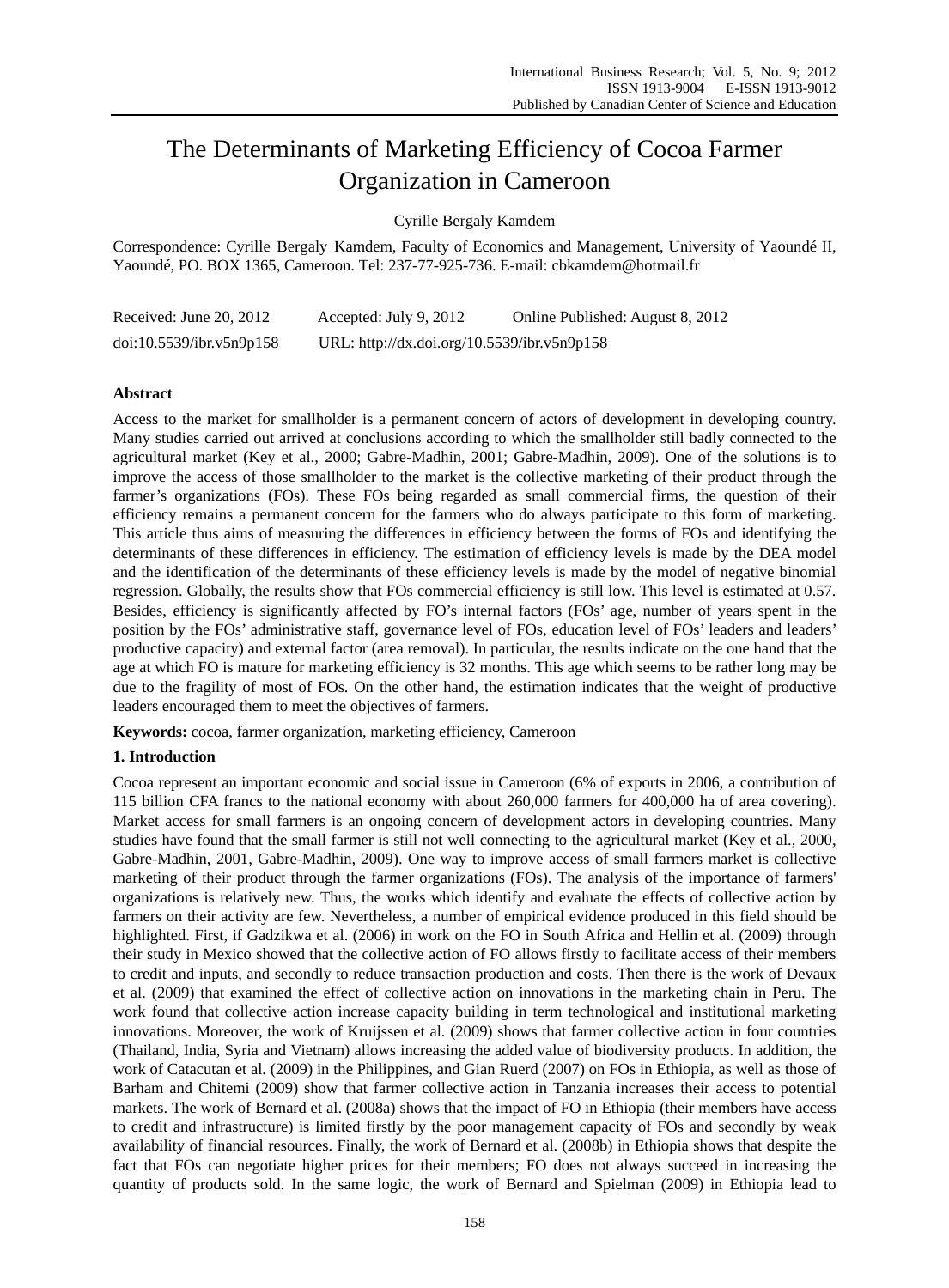findings that action of FOs generates profits even to non-members of FOs.

In Cameroon, the appearing of FOs was located in trade liberalization policy. This liberalization began in 1991 with the dissolution of Office National de commercialisation des produits de base (ONCPB) on January 28, 1991, and the creation of the Office National du Cacao et du Café (NCCB) concomitantly with the Conseil Interprofessionnel du Café et du Cacao (CICC) on July 12, 1991. One objective of liberalization was to "professionalize" the operators of cocoa sector. Today's cocoa marketing landscape in Cameroon is the consequence of this liberalization. The cocoa marketing chain is simple organized [Figure 1 from Kamdem (2010)].



Figure 1. Cocoa marketing chain organization in Cameroon

Source: Kamdem (2010).

Thus, according to the work of Kamdem (2010), farmers can either sell to "coxeur" (who usually come to buy cocoa from farmers in their houses), or sell directly to approved buyers (although this often requires a long trip) or sell via a FO (in the Centre Region only because there is not really FO in the other region of production, the South-west). The first channel of marketing (direct sale to legal buyers) is mostly the fact of the large farmers. The second channel (sale to coxeurs) is very widespread as well in the Centre region as in South-west region. The third channel (sale via FO) exists only in the Centre region. The legal buyers resell the cocoa bought to the exporters. Face to this multiple channels of marketing; it arises that farmers generally need to choice between selling collectively and selling individually. Given that FOs in South-west are not collective selling, we will concentrate only in the centre region where we have both collective and individual sales.

The organization of FOs is pyramidal. CIGs and cooperatives are the basic. CIGs and cooperatives can be grouped into union of CIGs or cooperative union, respectively. Then, federations are groups of unions of GIC. At the top there is a confederation ridge which is linked federations of unions of CIG, unions of CIG, unions of cooperatives, CIG and cooperatives. Through the types of FOs and their operation, we can build three types of organizational structure of FOs (Table 1).

|  |  |  | Table 1. Summary of different categories of cocoa Farmer's Organization |
|--|--|--|-------------------------------------------------------------------------|
|  |  |  |                                                                         |

|                                |                               |                               | Type of management (FOs Gouvernance) |
|--------------------------------|-------------------------------|-------------------------------|--------------------------------------|
|                                |                               | Management by elected leaders | Management by bureaucracy staff      |
| Level of centralization of FOs | Centralised Organization      | Unions                        | Co-cooperative                       |
|                                | Less Centralised Organization | Federation                    | Non available                        |

Source: Constructed by author.

These FOs are considered as small marketing firms, the question of efficiency remains an ongoing concern for farmers who still beyond to this form of marketing. The objective of any firm in neoclassical theory is maximizing its profit. Thus, it must either reduce its production costs for a given level of outputs or maximize production for a given input; production costs are funded by revenues from the sale of production. When considering FOs, their main function is to maximize the level of its revenue through the sale of their products members' under the constraint of their bargaining power and the environment in which they operate. In general, farmers' organizations, under the cooperatives principles, have always been faced with two types of challenges that come down to two questions: how to become efficient? And how to adapt to economic and social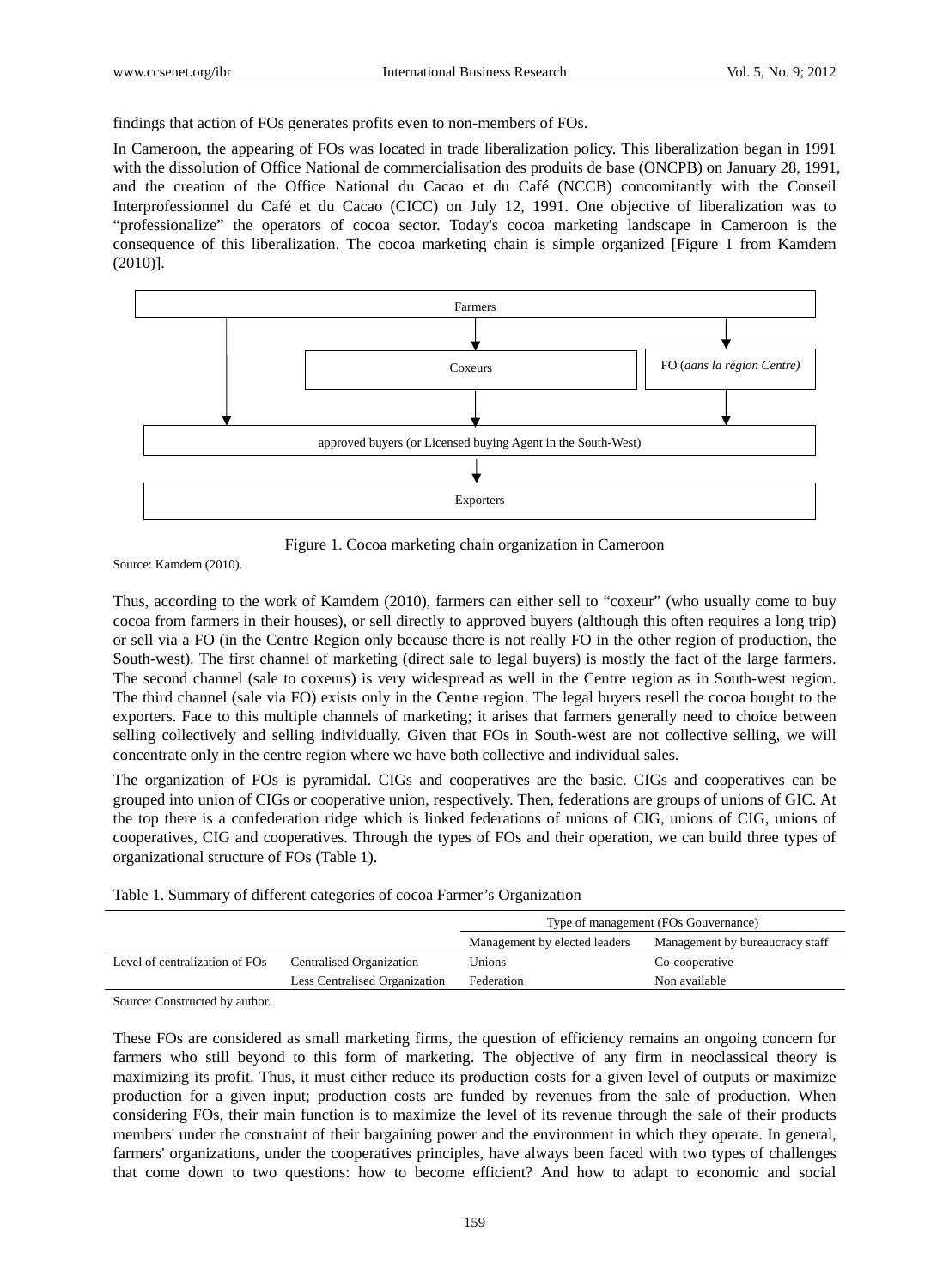environments? Indeed, the first challenge of the third millennium is to improve the efficiency of cooperatives (MacPherson, 1996). All cooperatives must operate within the market and it is why MacPherson said, they must be efficient.

Cooperatives are mostly farmers' organizations seeking to defend the interests of their members. According to Holyoake (1971) and Levay (1983) a feature of cooperatives or FOs is that their members are permanent claimants. These members are still demanding better service and disassociate themselves when services are not better compared to those obtained outside the cooperative. FOs need to offer their members the best possible service.

In Cameroon, in the cocoa sector, FOs produce service to their members while the cost is funded by withdrawals from the quantities that are marketed. Such farmers form unions of CIG which can beyond to federations of unions of CIG or cooperatives. Some of these FOs in cocoa sector are consolidated into a national body called CONAPROCAM (Confédération Nationale des producteurs de cacao au Cameroun). The main question of this work is: **how some farmers' organizations do manage to negotiate better prices, to their members than others?** The purpose of this paper is to measure the differences in efficiency between the types of FO and to identify the determinants of these differences in efficiency.

## **2. Methods**

Efficiency measures the ability to achieve an objective under the constraint of available resources. Farrell (1957) was the first to clearly define the concept of economic efficiency by distinguishing the concepts of allocative and technical efficiency. Allocative efficiency is the ability to combine inputs and outputs in optimal proportions, given the market prices. Technical efficiency is the ability to avoid waste. The firm is said technically efficient if for inputs levels used and outputs produced, it is impossible to increase the amount of output without increasing the amount of one or more inputs or reduce the amount of another output. Technical efficiency is the sum of scale efficiency and pure technical efficiency. The scale efficiency is the ration of technical efficiency and scale returns for optimal activity levels. It characterizes the gap between actual performance and that would be obtained in a situation of long-term competitive equilibrium where the profit is zero. That means, compared to a situation where scale returns are constant. Thus, a production scale is inefficient if the initial situation is characterized by increasing or decreasing of scale returns (Borodak, 2007). The pure technical efficiency reflects the ability of a production unit to optimize its output for a given level of inputs and, symmetrically, to minimize resource consumption for a given level of production. It reflects the organization of work within the production unit, the ability to organize, motivate and effectively monitor employees and supervisors, or the ability to avoid mistakes and bad decisions. These aspects of efficiency are often classified under "X-efficiency". It is this measure that is appropriate for our study. Measuring the level of efficiency of FO will enable to generate efficiency scores for each FO. Efficiency scores will be used to identify their determinants. Thus, it is necessary to present in the firstly the model which will help to evaluate the commercial scores efficiency of FO. Secondly, the model to identify determinants of the commercial efficiency of FO is presented.

#### *2.1 Evaluation Model of Farmer Organization Efficiency*

The empirical model used in this study to measure the technical efficiency of FOs for their cocoa marketing function in Cameroon is a non-parametric DEA model. The DEA approach is typically used to assess the efficiency of a set of farmers (Borodak, 2007). It consists of using mathematical programming to construct a border fragments from the data set of production units. The model originally proposed by Charnes et al. (1978) assumes constant scale returns. But later, Banker et al. (1984) have proposed a model that allows relaxing this assumption. This model take into account the scale returns variable. Several applications of DEA have been made in the world and Africa such as the efficiency of railways in Sub-Saharan Africa (Mbangala & Perelman, 1997). The choice of DEA model for this work is justified by the fact that he can distinguish the pure technical efficiency from scale efficiency. The chosen orientation is the maximization of outputs (turnover of FO which is the price product by the quantity of cocoa sold) which we believe is more appropriate to the context of the marketing activity in Cameroon. An increased level of turnover on cocoa bought from small farmers in the available resources of FO seems in our view to be the ideal option for agricultural policy regarding efficiency of cocoa FOs in Cameroon. DEA method evaluates the relative efficiency of production units and generates comparable levels of efficiency from the information on inputs and outputs of firms. This assessment of efficiency can be oriented towards maximizing outputs for a given level of inputs or to the minimization of production costs for a given level of output. The objective of maximizing outputs is to assess the proportion to which the outputs can be increased without any change on the vector of inputs. In the contrary, the objective of minimizing production costs is to estimate the greatest possible reduction of production costs that can be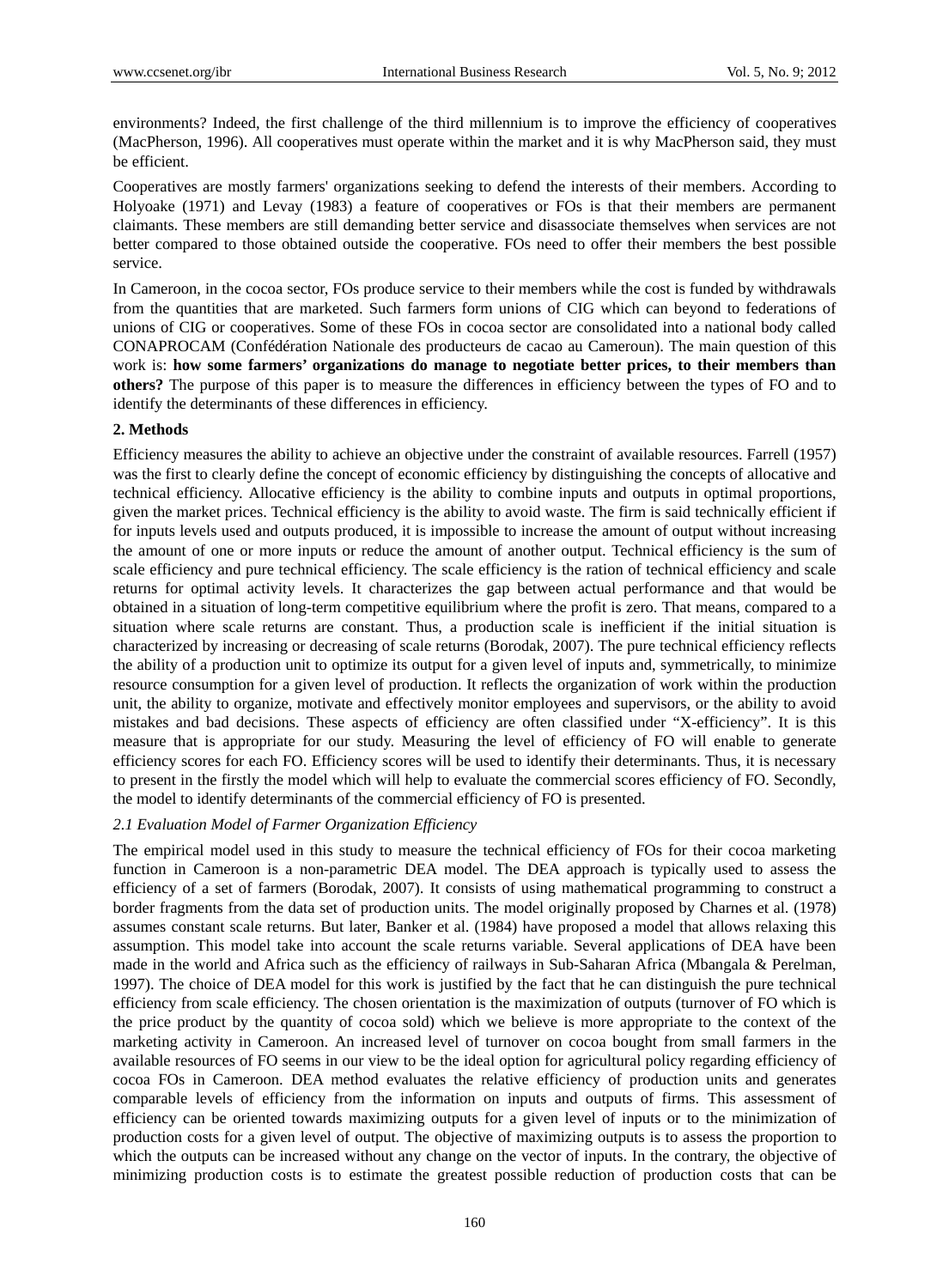achieved without changing the vector of outputs. Both approaches yield the same results when scale returns are constant and different results when scale returns are variable (Afonso & Aubyn, 2006; Domazlicky & Primont, 2006; Lee & Worthington, 2008).

The empirical application of the evaluation of efficiency scores is done from the distance function of outputs that establishes a relationship between actual output and optimal production. The output of FO is the revenue obtained (at the end of the transaction), which can be produced by the FO, this means that all the output Y which can be obtained using a given quantity of inputs X. The function of the distance between the output and maximum output is given by the relation:  $d_0(X, y) = min\{\theta : (y/\theta) \in E(X)$ .  $\theta$  is distance function value and E(X) the production set, which means that all levels of output that can be obtained from a vector of input variables X. The value of the distance function is equal to unity when production is optimal. The inverse of this value of distance function  $(1/\theta)$  expresses the greatest increase in outputs under the constraint that the observed production does not exceed the maximum output. More specifically, the inverse of distance function is a measure of technical efficiency (Farrell, 1957). An FO can thus be considered efficient if it maximizes its production for a given level of inputs. In other words if its level of technical efficiency is equal to unity, while his actual production is equal to the optimal production.

As suggested by Coelli (1996), the value of the distance function is obtained for each unit of output by solving the DEA linear optimization program as follows:

$$
[d_0(X_i, Y_j)]^{-1} = \max \theta
$$
  

$$
s / c \sqrt{\left\{\sum_{j}^{J} Z_j Y_{jm} \geq \theta Y_{jm}, 1 = ... M \right\}}
$$
  

$$
s / c \sqrt{\left\{\sum_{j}^{J} Z_i Y_{ij} \geq \theta Y_{ij}, 1 = ... J \right\}}
$$
  

$$
\left\{\sum_{j}^{J} Z_j \geq 0, 1 = ... I \right\}
$$

In this program, i represent the FO, M the number of outputs or services produced by each FO, Z a variable that defines the weight of each input j in the input bundle, J is the number of inputs used by the FO.

2.1.1 Specification of Input-output Variables in the FO

In most efficiency studies, it is usually the amount produced which is considered as output. But when it comes to assessing the commercial efficiency of FO, the use of the marketing quantity as output seems quite limited. The output of a commercial cooperative is considered by Porter & Scully (1987) as the value added or profit of the cooperative. In the case of cocoa FO in Cameroon, where there is no value added variable available, their output can be considered as the turnover of FO which express the level of price negotiated for their members and the quantity sold. Moreover, in agency theory, performance will depend on the ability of members of FO to encourage managers to make efforts to serve the general interest of FO, particularly by negotiating better prices for all members.

Concerning inputs, Porter and Scully (1987) identify three major in agricultural cooperatives: these are: the amount of work hours, the annual capital of cooperative, and type cooperative organization. Concerning cocoa FO in Cameroon, we identified two categories of input variables which are variables on which FOP can act: these are the variables related to the resources of FO (FO storage capacity, quantity marketed by FOs, equity and deduction taken by the FO to cover marketing costs) and variables related to FOs organization (type of administration of FO, FO approximation of farmer and number of FOs executive officers).

## *2.2 Identification Model of FO Efficiency Determinants*

In the DEA model for evaluating the efficiency, we only consider the variables of FO on which they can act to change their level of efficiency. Concerning the method of efficiency determinants, we considered variables that may affect the efficiency of FO, but that they cannot change. These variables are: age of FO, education level of executive's officers of FOs, productive weight of FO executive's officers, market structure (competition level) and level of international price of cocoa.

The dependent variable (efficiency level) of the equation to estimate takes values in the interval [0 1]. This equation can be estimated by censored models such as Poisson model and generalized Tobit censored or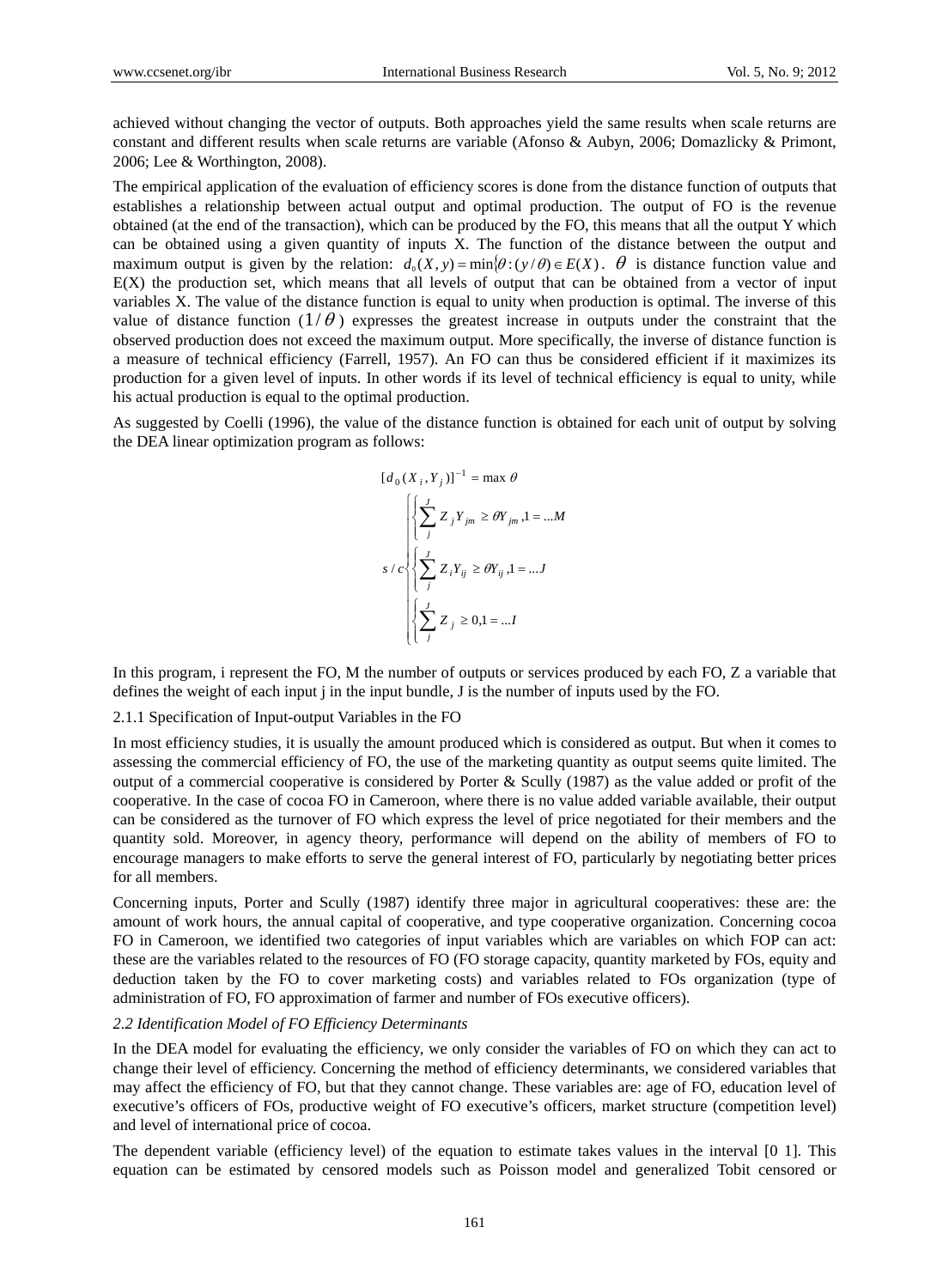uncensored model. For the case of FO efficiency determinants, the dependent variable (the level of efficiency) is continuous in the interval [0 1]. This variable does not admit the value zero, making it difficult to use the censored Tobit model (Maddala, 1983; Greene, 1995). To overcome this difficulty, we can explain the inefficiency of FO, since the level of FO inefficiency takes positive values or zero. Moreover, the level of inefficiency is continuous in the interval [0 1]. In this new configuration, the censored Tobit model seems appropriate then to explain the inefficiency of the OP. Thus, the dependent variable  $(Y_i)$  represents the level of inefficiency (that means 1 - efficiency) of FO. A second difficulty of the model lies in the sample that we have, since it is small (only 25 FOs). To overcome this shortcoming, the Poisson model that does not require the assumption of normality is checked (Wooldridge, 2002) can be used to estimate the determinants of inefficiency FO. Poisson regression is only appropriate when the variance is equal to the means. When this condition is not verified, Wooldridge (2002) suggests the using of negative binomial or exponential regression. In this case, the data are such that the variance of FO inefficiency is greater than the mean. The effects of these factors on inefficiency levels are therefore estimated using negative binomial regression through Stata software. In general negative binomial regression is used when the Poisson model becomes inappropriate due to over dispersion of data (that means that the variance is greater than the mean). This analytical approach is modeled on Poisson model (Hausman et al.1984; Cameron & Trivedi (1986). This model is specified as follows:

$$
P(Y = y_i / X_j = x_{ij}, j = 1, 2, ..., p) = \frac{\exp(-\mu_i)\mu_i^{y_i}}{y_i!}
$$

where  $y_i$  is the random variable of Poisson Y, with the parameter  $\mu = (\mu_1, ..., \mu_n)$  and conditioned by the explanatory variables X1, X2, …, Xp. The use of this model requires that the variance is equal to the average. The negative binomial regression model, which is an extension of Poisson model, is used when the variance is greater than the mean, which is the case for our data. The law of negative binomial model can be regarded as a mixture of Poisson and Gamma. This mixture can correspond to the assumption of Poisson variability (intra-FO) combined with variability within a Gamma distribution (inter-FO) with parameter k. For such a model, the estimated parameters  $(\beta_j^*)$  generally differ slightly from results obtained by the Poisson models. Assume that the parameter  $\mu_i$  of the Poisson distribution follows a Gamma distribution of parameters  $(\mu, \delta)$ . Given the gamma

distribution, the negative binomial distribution is as follows:

$$
pr(y_i) = \int_0^{\infty} \frac{1}{y_i} e^{-\mu_i} \mu_i^{y_i} f(\mu_i) d\mu_i = \frac{\Gamma(\gamma_i + y_i)}{\Gamma(\gamma_i)\Gamma(y_i + 1)} \left(\frac{\delta}{1 + \delta}\right)^{y_i} (1 + \delta)^{-y_i}
$$

The negative binomial distribution with parameters  $(\gamma_i, \delta)$ ; mean  $E(\mu_i) = e^{\chi_i \beta}/\delta$  and variance:  $V(\mu_i) = e^{\chi_i \beta} (1 + \delta) / \delta^2$ . The ratio of variance with the mean in this case  $(1 + \delta) / \delta > 1$ . Thus, when  $\delta \rightarrow \infty$ , the variance is equal to the average and one returns to the Poisson law. The model of negative binomial regression is the following:

IndIneff = 
$$
\beta_0 + \beta_1
$$
AgeOP<sub>i</sub> +  $\beta_2$ AgeOP<sup>2</sup><sub>i</sub> +  $\beta_3$  NbreAnPste<sub>i</sub> +  $\beta_4$  AgeLeader<sub>i</sub> +  $\beta_5$  DumInfosON CC<sub>i</sub>  
+  $\beta_6$ Transac<sub>i</sub> +  $\beta_7$ ServiceOP<sub>i</sub> +  $\beta_8$  NivDemoOP<sub>i</sub> +  $\beta_9$ Educ<sub>i</sub> +  $\beta_{10}$  TonDirOP<sub>i</sub> +  $\beta_{11}$ NbBuyer<sub>i</sub>

+  $\beta_{12}$  DistNgBuye  $r_i$  +  $\beta_{13}$  DistBuyerD la  $_i$  +  $\beta_{14}$  PCaft - 7 +  $\varepsilon_i$ 

#### *2.3 Description of Data Collected from Farmers' Organizations*

Data were collected on the characteristics of cocoa marketing of 25 FOs in the Central Region. Since in the South West FOs do not organize collective sales of their members' products, we are interested only on FOs in the Central Region who regularly hold collective sales. Data were collected from FOs at the end of 2005/2006 marketing season (April 2006). This covers the 2005/2006 cocoa marketing campaign and relevant on the transaction details (dates, price, quantity, etc.) made by each FO during the campaign. Data by transaction create the problem on effect of transactions number on the characteristic variables: for example a FO which markets 15 transactions will show characteristics identical 15 times in the sample, while a FO which markets only two transactions will show characteristics identical only 15 times in the sample. This can create bias in the regression. To avoid this problems of bias in the regressions (possibly related to effects on the characteristic variables), we calculated the average characteristics of the transactions in relation to each FO. These data are aggregated and FO and the unit of analysis is FO. The CIG is the first level of organization of FOs, the data collected indicate that CIG has not organized collective sales. However, only unions, federations and cooperatives did. Assessing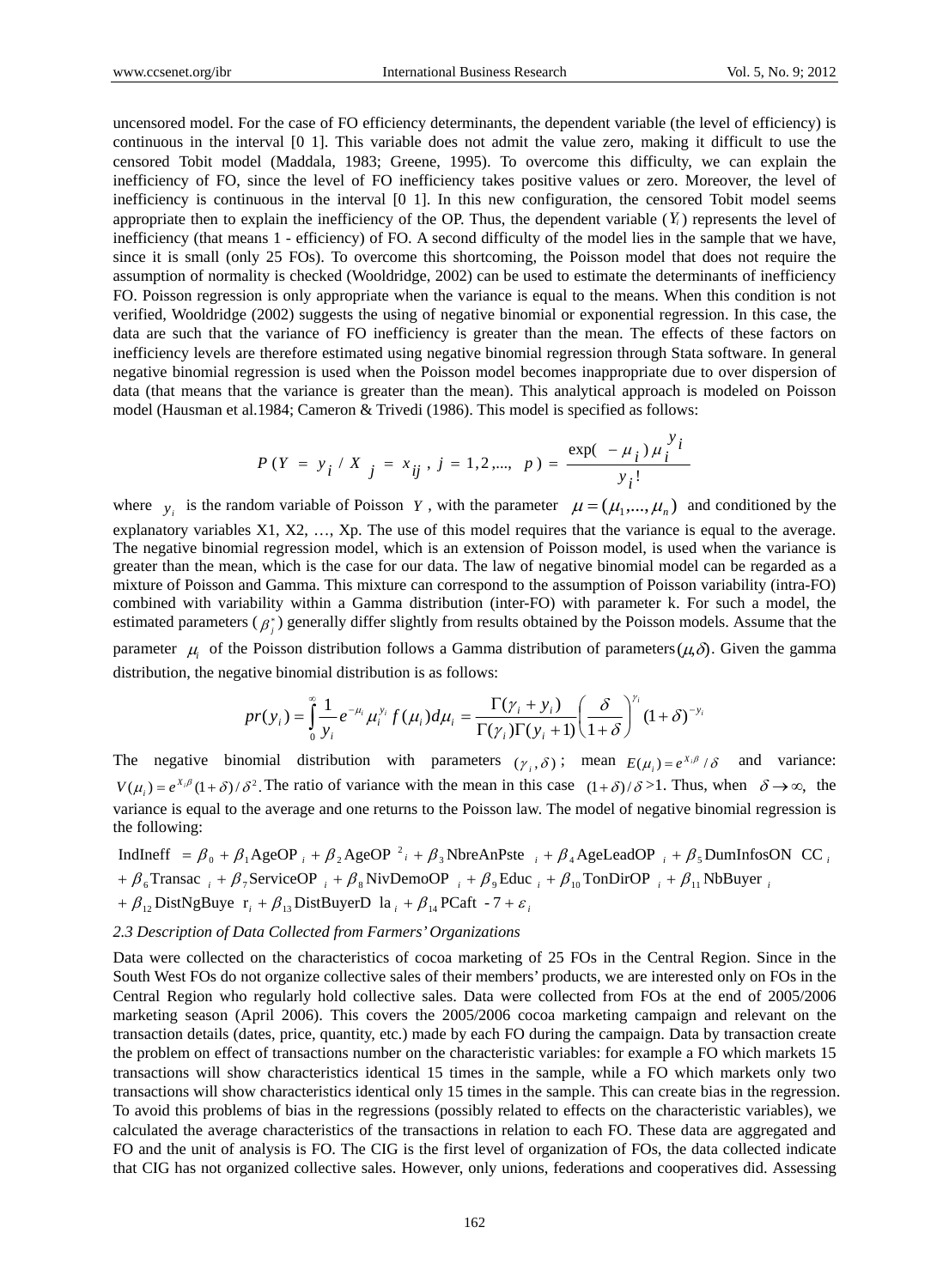|  |  |  |  |  | the level of efficiency will therefore affect only those levels of organization of FOs (union, federation and |  |  |  |
|--|--|--|--|--|---------------------------------------------------------------------------------------------------------------|--|--|--|
|  |  |  |  |  | cooperative). Table 2 shows the distribution of this sample of 25 FOs used for our analysis.                  |  |  |  |

| <b>Divisions</b>     | Numbers of unions | Number of federations | Number of<br>cooperatives | Total per Division |
|----------------------|-------------------|-----------------------|---------------------------|--------------------|
| Lékié                |                   |                       |                           |                    |
| Mbam et Inoubou      |                   |                       |                           |                    |
| Mbam et Kim          |                   |                       |                           | h                  |
| Nyong Ekéllé         |                   |                       |                           |                    |
| Nyong et So'o        |                   |                       |                           | 4                  |
| Nyong et Mfoumou     |                   |                       |                           |                    |
| Mefou et Akono       |                   |                       |                           |                    |
| Total per type of FO | 14                |                       |                           | 25                 |

### Table 2. FOs in the Centre Region

Source: IITA FO data survey-2006.

This sample spans six departments of Central Region and has 14 unions, 8 federations and 3 cooperatives. Following the presentation of data collected of FO, it is necessary to describe the specified variables on one hand to evaluate the level of efficiency of FOs and on other hand to identify efficiency factors of FO.

#### *2.4 Description of Variables Used to Evaluate the Efficiency of FO Marketing*

The results obtained in this work assume that all of FOs sample is placed in the same conditions which mean that they use the same inputs to produce the same outputs. These results also assume constant technology (lack of technical progress). Table 3 presents descriptive statistics of input and output variables used in assessing the efficiency levels of FO.

|  | Table 3. Descriptive variables used for efficiency levels |  |  |
|--|-----------------------------------------------------------|--|--|
|  |                                                           |  |  |

| Type of<br>Variables | Variables                                                                         | Number<br>of FO <sub>s</sub> | Mean  | Std-Dev | Min  | Max    |
|----------------------|-----------------------------------------------------------------------------------|------------------------------|-------|---------|------|--------|
| input                | Storage Capacity in binary (1 = having a store; $0 = don't$ have a store)         | 25,0                         | 0,4   | 0.5     | 0,0  | 1,0    |
|                      | Average quantity per sale (ton)                                                   | 25,0                         | 15,1  | 17,3    | 1,2  | 74,4   |
|                      | Amount of FOs Funds in 10000 FCFA                                                 | 25                           | 118.6 | 276,5   | 0.0  | 1320,0 |
|                      | Amount of deduction for FOs management (in FCFA/kg)                               | 25                           | 20.1  | 26,9    | 0,0  | 100,0  |
|                      | Type of management of FOs in binary $(1 =$ federations or unions                  | 25                           | 0.6   | 0,5     | 0,0  | 1,0    |
|                      | managed by elected farmers; $0 =$ cooperative managed by appointed                |                              |       |         |      |        |
|                      | bureaucrats)                                                                      |                              |       |         |      |        |
|                      | Level of centralisation of FOs in binary $(1 = \text{union or cooperative more})$ | 25                           | 0.9   | 0.3     | 0,0  | 1,0    |
|                      | close to the farmer; $0 =$ federation more fare to the farmer)                    |                              |       |         |      |        |
|                      | Number of FO staff officers                                                       | 25                           | 34,6  | 16,7    | 4,0  | 64,0   |
| Output               | Turnover of FO in million of FCFA (selling Price after deduction for              | 25                           | 9,39  | 10,95   | 0,74 | 46,81  |
|                      | quality time total sale quantity)                                                 |                              |       |         |      |        |

Source: Author from IITA FO data survey-2006.

The only output variable used in our analysis is the turnover of FOs. This turnover which is the product of the selling price of cocoa negotiated by FOs with the quantity of cocoa mobilized by the FOs, captures the performance of FOs. The price used is deducted from the allowance made to reflect the quality of cocoa sold. The use of turnover as output is original for our study, since most of efficiency studies achieved in rural sector use the quantity sold as output. Concerning inputs variable, we have two groups of variables: the resources of FOs and the internal organization of FOs. On the resources of FOs, we have four variables that contribute to the assessment of efficiency. The storage capacity is a binary variable that is used to enter if the FOs has or not a store. It helps to appreciate the contribution of the existence or not of a store on commercial efficiency of FOs. The average quantity per transaction is used to measure the effect of transaction size of FOs on its efficiency. The amount of own funds of FOs captures the impact of self-financing capacity of FOs on its efficiency. The deduction level is the amount of FOs per kilogram of cocoa sold by the farmer. Concerning the organizational variables of FOs we have three variables. The organization of the management of FOs is captured by the binary variable that takes the value 1 if the FOs is a union or federation (the leaders are elected farmers) and 0 otherwise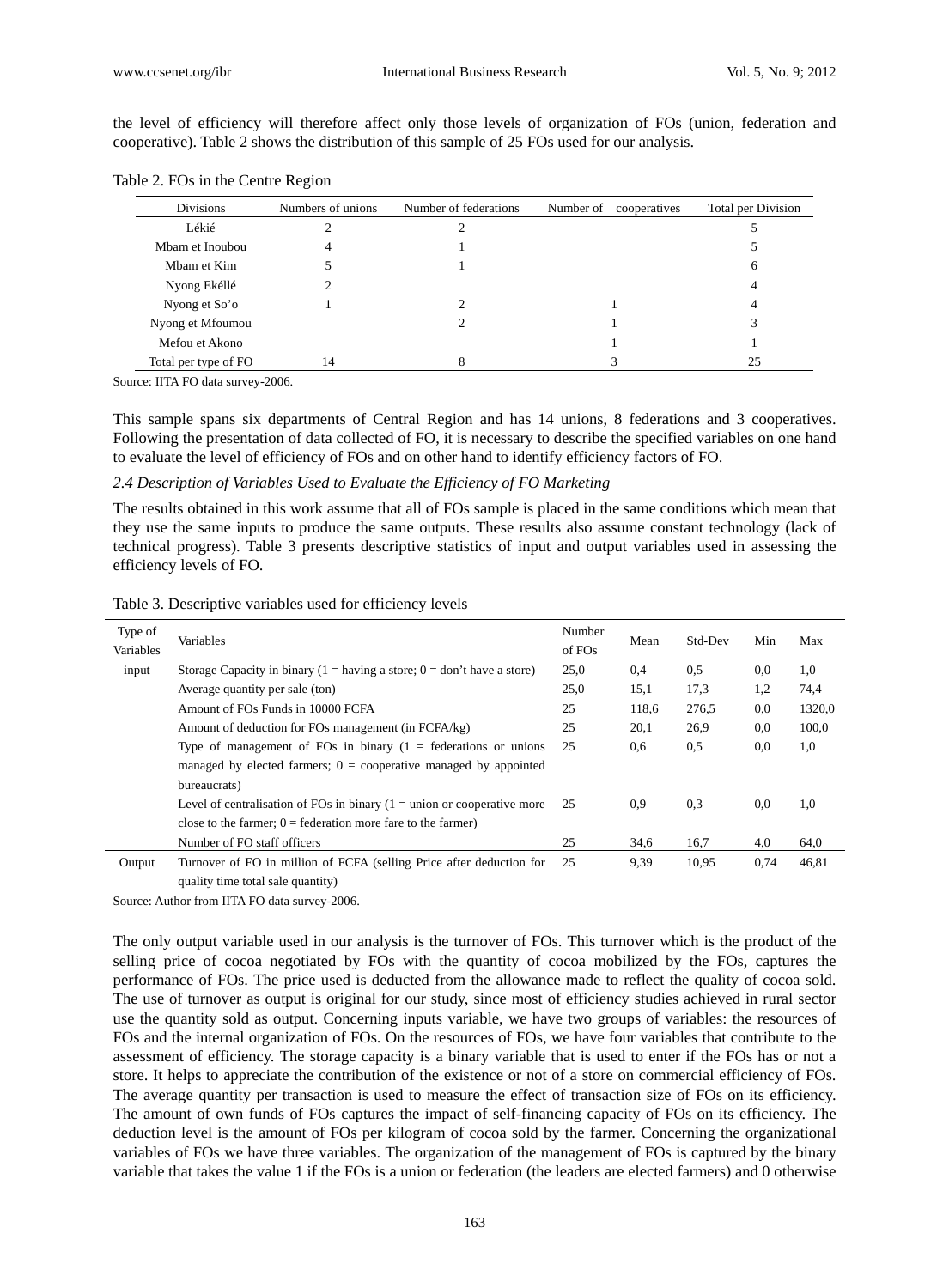(where Cooperative leaders are appointed and are not necessarily farmers). This variable captures the potential positive effect of bureaucratic management of FOs on their marketing efficiency. The proximity of FO to the farmer is captured by a binary variable. This variable takes the value 1 if the FOs is a union or a cooperative and 0 otherwise (farthest federation of farmers). It allows us to appreciate the positive impact of possible reconciliation between the farmer and the management of FOs on their efficiency. The number of executives participating in the decision-making allows us to appreciate the negative impact of administrative heavy in decision making on FOs marketing efficiency.

*2.5 Description of Variables Used in the Model of the Determinants of the Efficiency of FO Marketing* 

We have a number of variables that contribute to the explanation of the inefficiency of OP cocoa in Cameroon (Table 4).

| Variables           | Description                                                                                                           |
|---------------------|-----------------------------------------------------------------------------------------------------------------------|
| IndIneff            | dependent variable (inefficiency index)                                                                               |
| AgeOP               | Age of FO                                                                                                             |
| AgeOP2              | FO age square                                                                                                         |
| NbreAnPste          | Number of year been at this post                                                                                      |
| AgeLeadOP           | FO leader age                                                                                                         |
| <b>DumInfosONCC</b> | Dummy variable of information on price received from ONCC (ONCC is structure which is in charge of price              |
|                     | information)                                                                                                          |
| Transac             | Number of transactions                                                                                                |
| <b>ServiceOP</b>    | Number of services offer by FO to theirs members                                                                      |
| <b>NivDemoOP</b>    | Level of governance within FO (from 1 to 5)                                                                           |
| Educ                | Leader education level of FO $(1 = if$ Leader education level is at least equal to secondary school; $0 =$ otherwise) |
| TonDirOP            | Productive weight FO leader                                                                                           |
| NbBuyer             | Number of buyer in this area                                                                                          |
| DistNgBuyer         | Number of non-tarmac km between the point of sale and the port of Douala                                              |
| DistBuyerDla        | Number of km between the point of sale and the port of Douala                                                         |
| PCaft-7             | Delayed CIF price (7days)                                                                                             |

Table 4. Description of variables used in negative binomial model

Source: Author from IITA FO data survey-2006.

The age of FO (AgeOP) shows the impact of aging FO (or Youth FO) on its efficiency. In order to assess its nonlinear effect, we have the square of this variable (AgeOP2) in the regression. The number of years spent in the position held by the leaders of FO (NbreAnPste) can discuss the impact of non-alternating to a position on FO efficiency. The leader age of FO (AgeLeadOP) shows the effect of a young leader (or an old leader) on FO efficiency. The price information that FO received from ONCCB (DumInfosONCC) allows assessing the effect of this information on the FO efficiency. The number of transactions made by FO during the cocoa season (Transac) lets see if the effect of fragmentation (or concentration) of transactions on FO efficiency. The number of services offered by FO to their members (ServiceOP) allows assessing the impact of the diversity of member services. The level of governance of FO (NivDemoOP) by a variable, that increasingly appreciates (between 1 and 5) FO governance. This variable allows us to appreciate the involvement of FOs members in making decisions on FOs efficiency. The FO leader education level (Educ) is assessed based on a variable that takes the value 1 if leader education level is at least equal to secondary level. This variable is equal to 0 otherwise. The education variable allows us to measure the effect of leaders training on FO marketing efficiency. The productive weight of FO leaders (TonDirOP) can appreciate the importance of entrusting FO management by largest farmers. The number of buyers in the surrounding area of FO (NbBuyer) enables to see how the competition of buyers acts on FO marketing efficiency. The number of kilometers of non-tarmac road from FO to Douala port (DistNgBuyer) allows assessing the impact of FO isolation on FO marketing efficiency. The number of kilometers from FO to Douala port (DistBuyerDla) allows assessing the impact of remoteness of FO on it marketing efficiency. The international price with a delay of seven days (PCaft-7) allows assessing the impact of international price transmission on FO efficiency. There is no reason to think an endogeneity of above variables, since these are all independent determinants of the FO behavior.

# **3. Results and Discussion**

The estimation results of FO marketing efficiency of cocoa in Cameroon are presented, followed by estimation results of identification model of the determinants of FO marketing efficiency indices.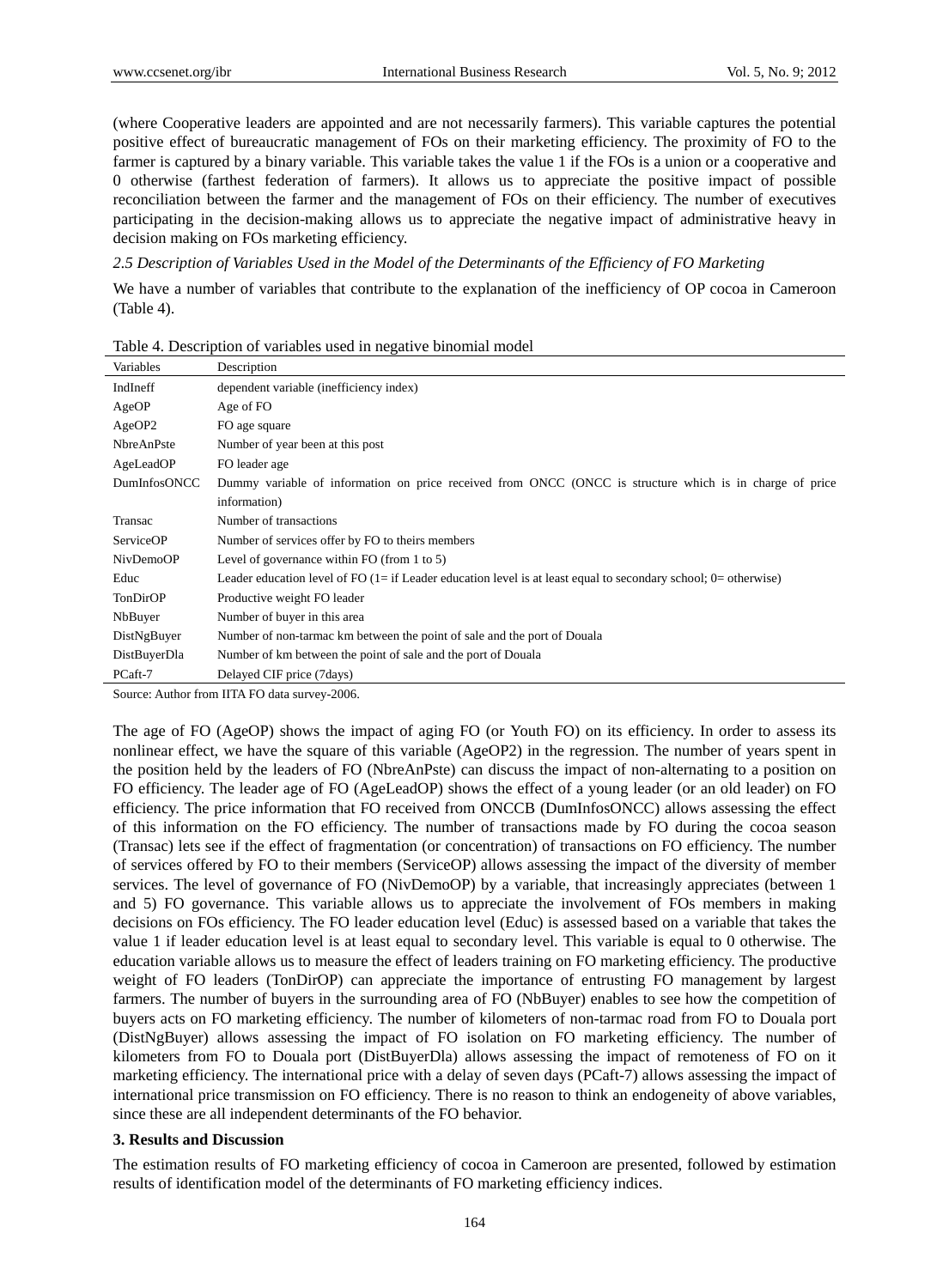#### *3.1 Evaluation of the Efficiency Levels of Farmers' Organizations of Cocoa in Cameroon*

The efficiency index of FO were estimated using the DEAP software version 2.1 (Data Envelopment Analysis (computer) Program) developed by Coelli in 1996. These levels of efficiency (Table 5) are estimated under the assumptions of constant returns (crste) and variable yields (vrste). Having estimated the levels of efficiency under the option "output oriented" (maximization of output), then under the option "input oriented" (minimizing inputs), it was found that levels of efficiency does not change. That's why we have to analyze the determinants that levels of efficiency by constant scale returns. (Note 1:  $Un = Union$ ; Fed = Federation; Coop = Cooperative).

|  | Table 5. Efficiency and inefficiency levels of cocoa farmers' organizations in Cameroon |  |
|--|-----------------------------------------------------------------------------------------|--|
|  |                                                                                         |  |

| <b>FO</b>      | FO   |       | Efficiency |       |       | Inefficiency |       |                  | Inefficiency in percentage |                  |
|----------------|------|-------|------------|-------|-------|--------------|-------|------------------|----------------------------|------------------|
|                | Type | crste | vrste      | scale | Crste | vrste        | scale | crste            | vrste                      | scale            |
| 1              | Fed  | 1,00  | 1,00       | 1,00  | 0.00  | 0,00         | 0,00  | $\mathbf{0}$     | $\mathbf{0}$               | $\mathbf{0}$     |
| $\mathfrak{2}$ | Un   | 0,13  | 0,13       | 1,00  | 0,87  | 0,87         | 0,00  | 87               | 87                         | 0                |
| 3              | Un   | 0.07  | 0.08       | 0,92  | 0.93  | 0,92         | 0.08  | 93               | 92                         | 8                |
| 4              | Un   | 0,57  | 0,57       | 1,00  | 0.43  | 0.43         | 0,00  | 43               | 43                         | $\boldsymbol{0}$ |
| 5              | Coop | 1,00  | 1,00       | 1,00  | 0.00  | 0,00         | 0,00  | $\boldsymbol{0}$ | $\mathbf{0}$               | $\boldsymbol{0}$ |
| 6              | Fed  | 1,00  | 1,00       | 1,00  | 0.00  | 0,00         | 0,00  | $\mathbf{0}$     | $\boldsymbol{0}$           | 0                |
| 7              | Un   | 1,00  | 1,00       | 1,00  | 0.00  | 0,00         | 0,00  | $\mathbf{0}$     | $\mathbf{0}$               | $\boldsymbol{0}$ |
| 8              | Coop | 0.62  | 0,65       | 0.94  | 0.39  | 0,35         | 0,06  | 39               | 35                         | 6                |
| 9              | Fed  | 0,41  | 1,00       | 0,41  | 0.59  | 0,00         | 0,59  | 59               | $\mathbf{0}$               | 59               |
| 10             | Un   | 0.12  | 0,12       | 0,94  | 0.89  | 0,88         | 0,06  | 89               | 88                         | 6                |
| 11             | Fed  | 1,00  | 1,00       | 1,00  | 0.00  | 0,00         | 0,00  | $\overline{0}$   | $\mathbf{0}$               | $\mathbf{0}$     |
| 12             | Fed  | 0.14  | 0,16       | 0,87  | 0.86  | 0,84         | 0,13  | 86               | 84                         | 13               |
| 13             | Coop | 1,00  | 1,00       | 1,00  | 0.00  | 0,00         | 0,00  | $\boldsymbol{0}$ | $\mathbf{0}$               | $\mathbf{0}$     |
| 14             | Un   | 1,00  | 1,00       | 1,00  | 0,00  | 0,00         | 0,00  | $\mathbf{0}$     | $\mathbf{0}$               | $\overline{0}$   |
| 15             | Un   | 0.14  | 1,00       | 0,14  | 0.86  | 0,00         | 0,86  | 86               | $\mathbf{0}$               | 86               |
| 16             | Un   | 0,63  | 0,63       | 1,00  | 0,37  | 0,37         | 0,00  | 37               | 37                         | $\mathbf{0}$     |
| 17             | Un   | 0,29  | 0,31       | 0,93  | 0.71  | 0.69         | 0,07  | 71               | 69                         | $\tau$           |
| 18             | Un   | 0,21  | 0,21       | 1,00  | 0.79  | 0.79         | 0,00  | 79               | 79                         | $\overline{0}$   |
| 19             | Un   | 0,27  | 1,00       | 0,27  | 0,73  | 0,00         | 0,73  | 73               | $\mathbf{0}$               | 73               |
| 20             | Fed  | 0.62  | 1,00       | 0,62  | 0.38  | 0.00         | 0,38  | 38               | $\mathbf{0}$               | 38               |
| 21             | Un   | 0,38  | 0.38       | 1,00  | 0.62  | 0,62         | 0,00  | 62               | 62                         | $\mathbf{0}$     |
| 22             | Fed  | 0.98  | 1,00       | 0,98  | 0.03  | 0,00         | 0,03  | 3                | $\mathbf{0}$               | 3                |
| 23             | Un   | 0.15  | 0,15       | 0,97  | 0.85  | 0.85         | 0,03  | 85               | 85                         | 3                |
| 24             | Fed  | 1,00  | 1,00       | 1,00  | 0.00  | 0,00         | 0,00  | $\boldsymbol{0}$ | $\mathbf{0}$               | $\overline{0}$   |
| 25             | Un   | 0,48  | 1,00       | 0,48  | 0.52  | 0,00         | 0,52  | 52               | $\mathbf{0}$               | 52               |
| ${\bf Mean}$   | Mean | 0,57  | 0.70       | 0,86  | 0.43  | 0,30         | 0,14  | 43               | 30                         | 14               |
| Var            | Var  | 0,13  | 0.14       | 0.07  | 0,13  | 0,14         | 0,07  | 1340             | 1420                       | 656              |

Source: Author from IITA FO data survey-2006.

Thus, the FO mean efficiency under the assumption of constant scale returns is 0.57. Implying that over 40% of potential FO efficiency is not exploited. This result is a bit lower than that found by Nyemeck et al. (2008) for cocoa farmers efficiency in Cameroon (0.65). However, this finding is lower that that was found by Acclassato (1999) for cotton and rice Farmer Organization efficiency in Benin (0,81 and 0.79). We then calculated levels of inefficiencies from which we generated the percentages of inefficiency (Table 5).



Figure 2. Levels of efficiency of cocoa Farmer organization in Cameroon Source: Author from IITA FO data survey-2006.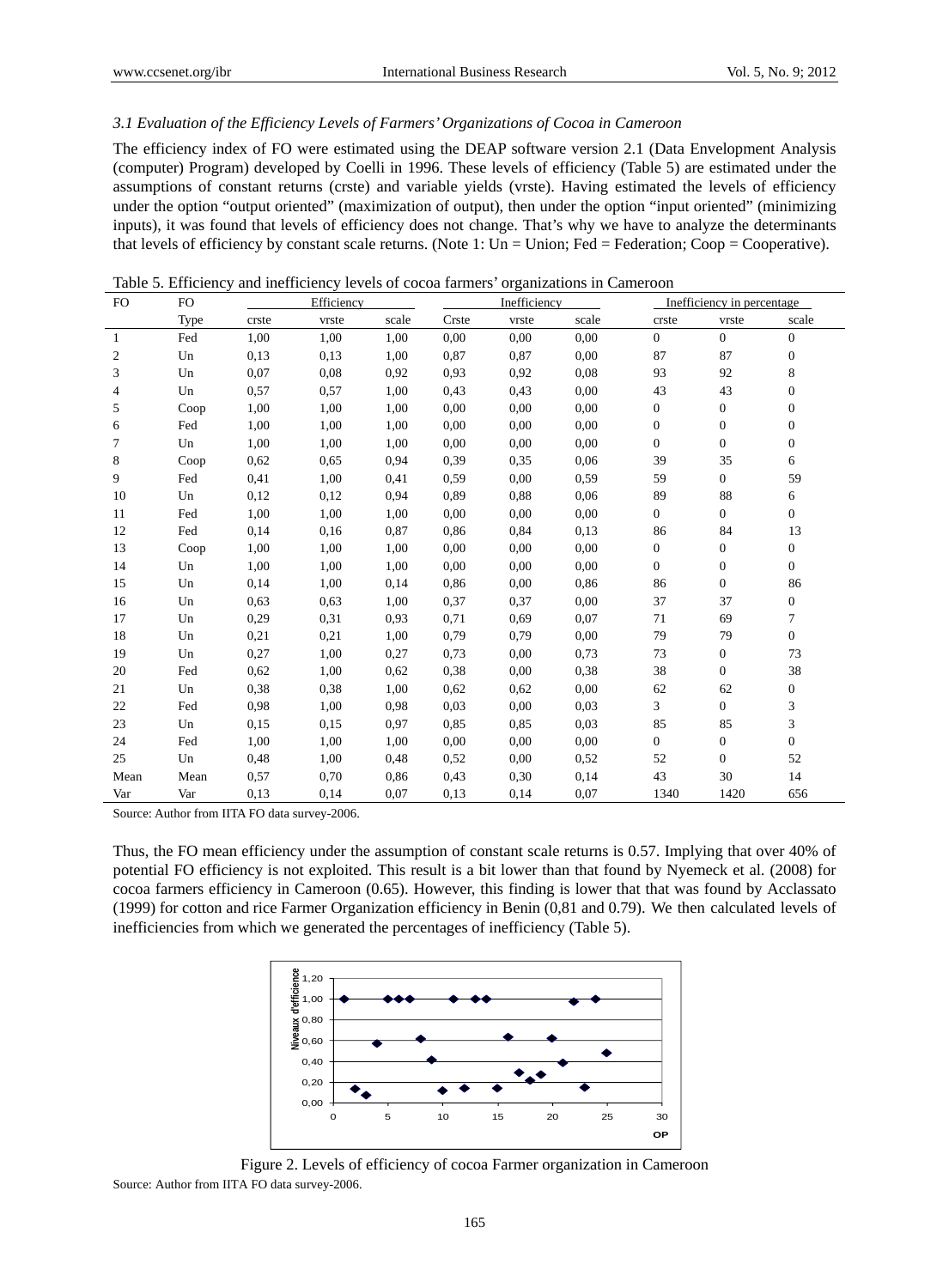As shown in Figure 2, the majority of FO is between 0 and 0.6. This implies that, in general, FOs are inefficient cocoa in Cameroon. This result confirms our hypothesis that FOs are weakly efficient in the marketing of their members.

Table 6. Inefficiency score per type of Farmer Organization in Cameroon

|                                                | - -<br>Jn10n | 101 |     |
|------------------------------------------------|--------------|-----|-----|
| $\sim$<br>lne<br>torc<br>… ne∾<br>rate<br>-116 | 10<br>$\sim$ | 23% | 13% |

Source: Author from IITA FO data survey-2006.

As shown in Table 6, cooperatives represent the most efficient FO (with a score of 13% inefficiency). They are followed by the federations with a score of 23% inefficiency. As for unions, they seem relatively less efficient (their relative inefficiency rate is 61%). Given these results, the cocoa marketing in cooperatives seems to be the best alternative. This form of FO manages to develop a level of efficiency well above those of other forms of FO (union and federation). The marketing performance of cooperative may be explained partly by economies of scale which generates volumes of cocoa together. On the other hand the marketing performance of cooperative may be related to the reduction of transaction costs (including research, monitoring and enforcement costs), through its organization and running. Indeed, based on cooperative association that sets up a business is relatively more rigorous in its management than other forms of FO (union and federation). Moreover, the existence of differences between FOs efficiency to another makes us question the nature of the factors that could explain.

## *3.2 Efficiency Factors of Farmers Organizations of Cocoa in Cameroon*

The estimated levels of cocoa FOs efficiency in Cameroon have been made from the DEA using the variables called discretionary variables (Afonso & Aubyn, 2006). This method does not take into account the non-discretionary variables. These non-discretionary variables which can be endogenous or exogenous factors explain the level of FOs efficiency. The fish model, in its form of negative binomial, used to analyze the determinants of the level of efficiency is only applicable if the values of the dependent variable are natural numbers. To identify the determinants of efficiency, we estimate the determinants of FOs inefficiency from the negative binomial model. This estimate considers the dependent variable percentages of FOs inefficiency. Our estimation was done only with FOs which marketed their cocoa members. The estimated negative binomial model using Stata gives us the results shown in Table7 and Table 8.

| Variables    | <b>Observations</b> | Moyenne | Ecart-type | Minimum | Maximum |
|--------------|---------------------|---------|------------|---------|---------|
| IndIneff     | 25                  | 43,20   | 36,61      | 0.00    | 92,90   |
| AgeOP        | 25                  | 5,17    | 3,12       | 1,00    | 12,00   |
| AgeOP2       | 25                  | 50,53   | 48,84      | 1,00    | 121,00  |
| NbreAnPste   | 25                  | 14,33   | 9,16       | 0,00    | 36,00   |
| AgeLeadOP    | 25                  | 50,00   | 10.69      | 30,00   | 73,00   |
| DumInfosONCC | 25                  | 0,16    | 0,37       | 0,00    | 1,00    |
| Transac      | 25                  | 9,00    | 6,68       | 1,00    | 23,00   |
| ServiceOP    | 25                  | 7,40    | 3.33       | 2,00    | 14,00   |
| NivDemoOP    | 25                  | 3,89    | 0.67       | 3       | 5       |
| Educ         | 25                  | 0.60    | 0,50       | 0.00    | 1,00    |
| TonDirOP     | 25                  | 97,12   | 148,38     | 0,23    | 545,22  |
| NbBuyer      | 25                  | 7,04    | 3,75       | 3,00    | 13,00   |
| DistNgBuyer  | 25                  | 12,88   | 16,60      | 0,00    | 48,00   |
| DistBuyerDla | 25                  | 370,20  | 50,50      | 253,00  | 450,00  |
| PCaft-7      | 25                  | 809,44  | 12,30      | 786,75  | 841,92  |

|  |  |  |  | Table 7. Descriptive statistics of variable used in negative binomial model |  |
|--|--|--|--|-----------------------------------------------------------------------------|--|
|  |  |  |  |                                                                             |  |

Source: Author from IITA FO data survey-2006.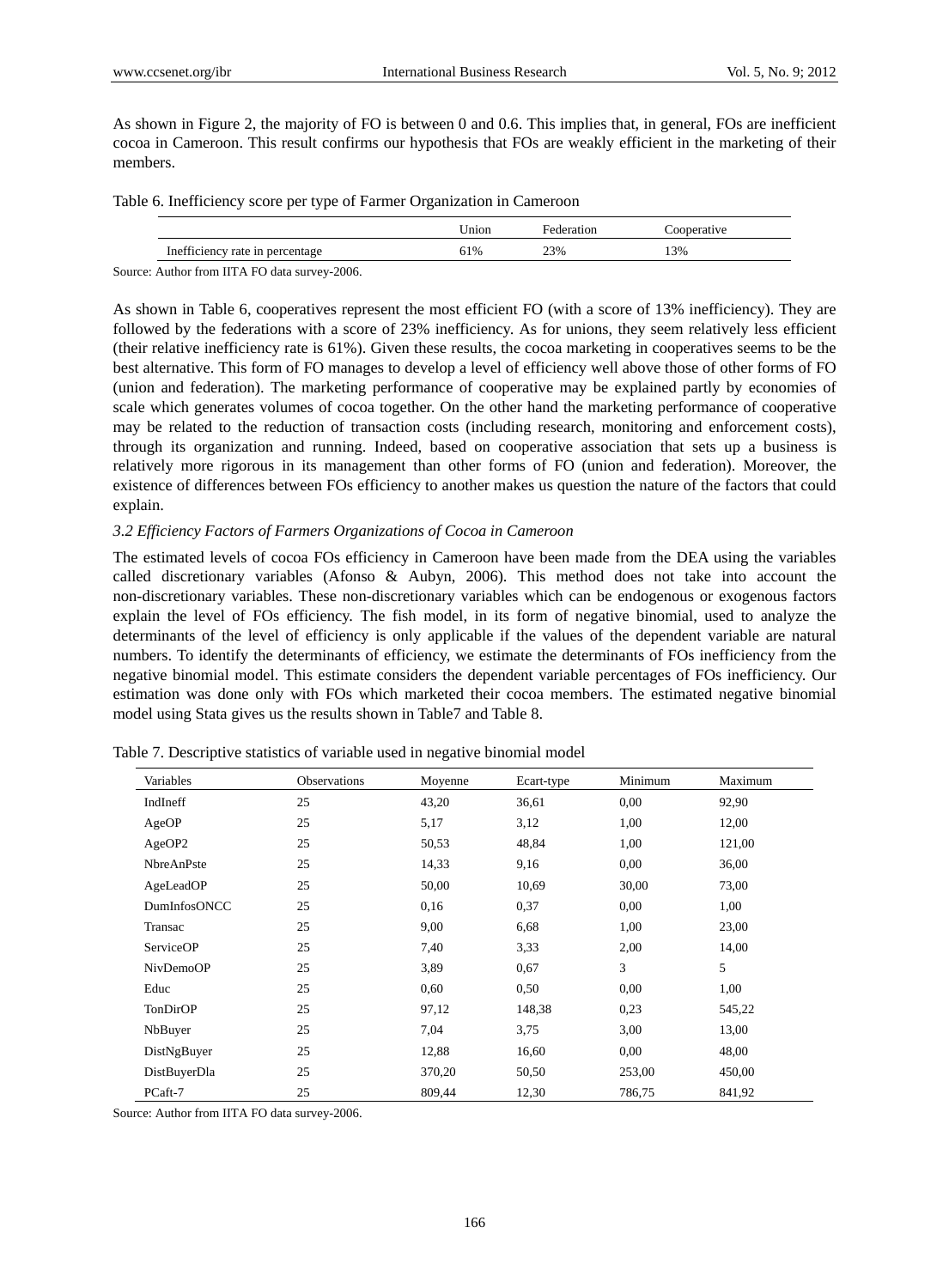| Variables    | Taux d'inefficience (rendements constants) |
|--------------|--------------------------------------------|
| AgeOP        | $0,257(1,92)^{*}$                          |
| AgeOP2       | $-0,046(2,04)$ **                          |
| NbreAnPste   | $0,108(2,62)$ ***                          |
| AgeLeadOP    | 0,085(1,10)                                |
| DumInfosONCC | $-3,954(1,18)$                             |
| Transac      | 0,381(1,63)                                |
| ServiceOP    | $-0,215(1,28)$                             |
| NivDemoOP    | $-3,815(2,01)$ <sup>**</sup>               |
| Educ         | $-2,261(1,77)^*$                           |
| TonDirOP     | $-0,007(1,87)^*$                           |
| NbBuyer      | 0,027(0,11)                                |
| DistNgBuyer  | $-0.015(0.43)$                             |
| DistBuyerDla | $0,024(1,76)^*$                            |
| PCaft-7      | $-0,079(1,62)$                             |
| Constant     | 68,423 $(1,77)^*$                          |
| Observations | 25                                         |

|  | Table 8. Estimation of FO inefficiency <sup>a</sup> determinants |
|--|------------------------------------------------------------------|
|--|------------------------------------------------------------------|

Note: <sup>a</sup> Negative effect on FO inefficiency are interpreted as negative effect on FO efficiency.  $*$  significant at 10%;  $**$  significant at 5%; \*\*\* significant at 1%.

Source: Author from IITA FO data survey-2006.

These results show that the negative binomial regression model is statistically significant (chi  $2 = 21.62$ , df = 14, Prob > chi2 < 0.0867). The results of estimating determinants of FOs inefficiency lead us to conclude that six factors that significantly affect FOs marketing efficiency, five of them are internal while one is external. This confirms our assumption about the dominance of internal factors over external factors FOs efficiency. Thus, the age FO, the number of years already spent in the position held by the leaders of FOs, FOs governance, education level of FOs leader and productive weight of FOs leaders endogenously affect FOs efficiency while the access conditions act as external factors. These factors are interpreted as follows:

- i) The age of FO that we have considered moving in a nonlinear way has a significant effect on FOs inefficiency. Initially, the age of FOs has a positive effect on its inefficiency. From a certain threshold (which is equal to  $0.257 / (2 * 0.046) = 2.8$  years), the effect of FOs age on FOs inefficiency becomes negative. We believe that the effect of age on FOs inefficiency could have a double understanding: first, its positive effect on inefficiency reflects a negative effect of age on efficiency which can be interpreted as a mature phase of FOs, which extends to 2.8 years. Then the negative effect on FOs inefficiency, which results in a positive effect on their efficiency, can be interpreted as the positive effect of experience on FOs marketing efficiency through their age. Well below the age of 2.8 years (32 months), FOs are inefficient; beyond this threshold, the FOs are mature and become efficient.
- ii) The number of years past the post is positively significant on FOs marketing inefficiency. This positive effect results in a negative effect on the number of years already spent in the position held by an officer on FOs efficiency. Thus the lack of renewal of position held has a negative effect on FOs marketing efficiency. This lack of renewal results in a lack of democracy within FOs. Indeed, FOs managers who spend more time at their posts eventually develop strategies for colluding with buyers and become less demanding for them.
- iii) The level of FOs governance has negative effect on inefficiency (i.e positive efficiency) reflects the positive impact of FOs democratic management on its efficiency.
- iv) The level of education of FOs leader which is also negatively significant on FOs inefficiency (ie positively significant efficiency) reflects the fact that improving leadership training positively affects the FOs marketing efficiency. This finding is close to that obtained by Acclassato (1999). In fact the author found that Education is a significant determinant of cotton and rice Farmer Organization efficiency in Benin.
- v) The productive weight of FOs leaders is negatively significant. Its negative effect on the FOs inefficiency reflects the fact that the weight of FOs leaders increases the FOs efficiency. This is interpreted as a positive effect of the most productive farmer on FOs marketing efficiency. Thus, the leaders of FOs produce the more FOs efficiency increases. Indeed, they feel more concern for the good marketing efficiency of FOs. This result confirms the theory of agency that in the presence of information asymmetry between principal and agent, the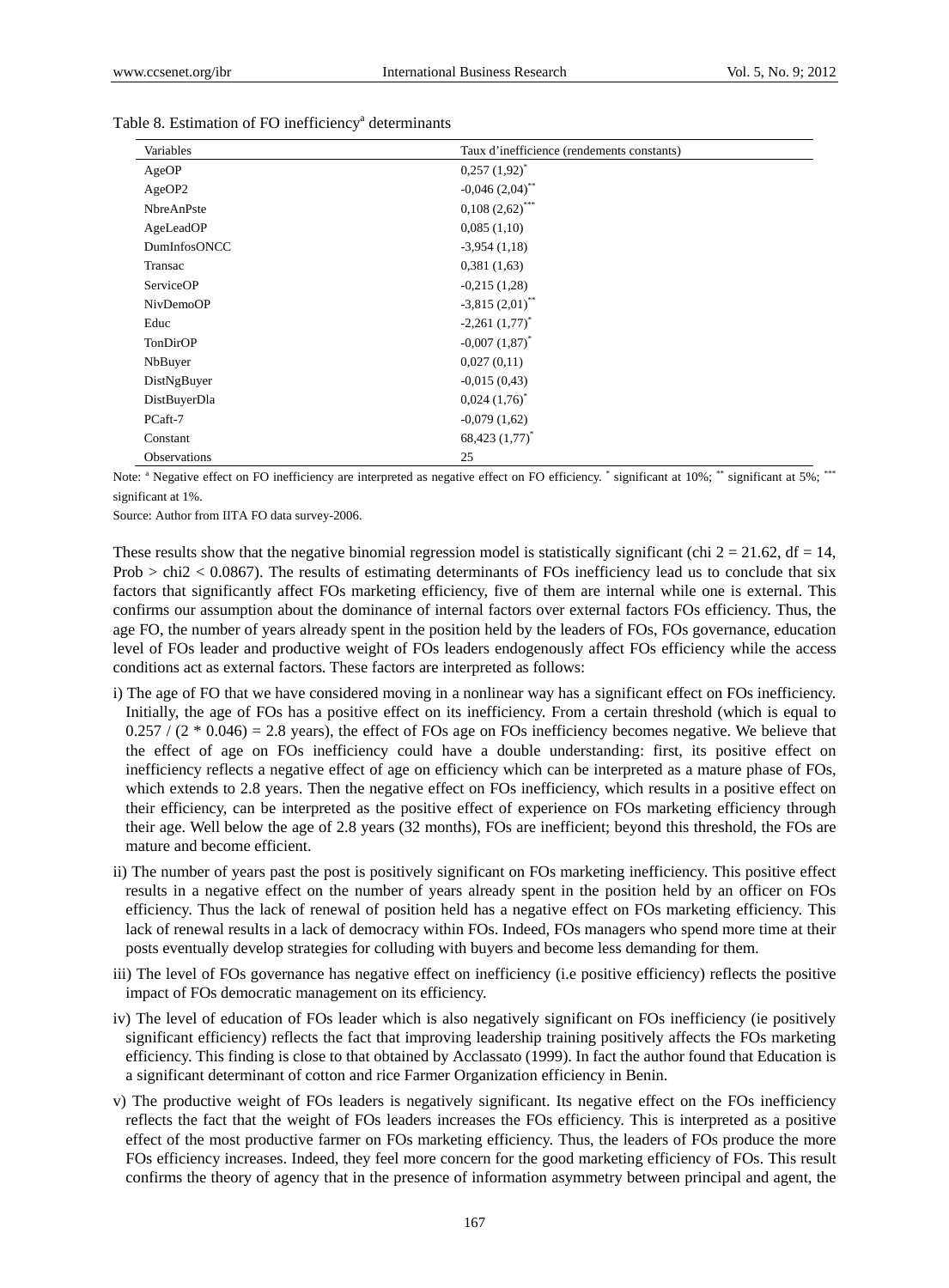solution is the establishment of an incentive mechanism whereby the agent's interest to satisfy the main objectives (Reynaud, 2005). Thus, to avoid moral hazard behavior of FOs leaders, the weight of productive leaders can serve as incentive mechanism that encourages managers (agent) to meet the objectives of farmers (principal). Moreover, a significant leader's productive weight inspires much confidence to buyers on the constant availability of cocoa. Finally, credibility is also required from members.

- vi) The results show that the access conditions to FOs affect their marketing efficiency. Indeed, the removal of FO from Douala increases the FOs inefficiency. This translates into the fact that the remoteness of which are located FOs decreases their marketing efficiency and reconciliation of these areas increases their marketing efficiency. This finding is close to the that has been found by Nyemeck et al. (2008) who suggested that public investment in physical rural infrastructure is crucial for improving cocoa farmers' efficiency and revenue. In fact, Better roads and improved communications result in more timely field operations and reduced transaction costs.
- vii) Finally, we note that some variables are not significant: this is age of FOs leaders, information obtained from ONCC, the number of transactions during the year, the number of services offered by FOs to their members, variables related to the level of competition of buyers in the FOs area and the international price.

#### **4. Conclusion and Recommendations**

In this study, we evaluated the FOs marketing efficiency levels using DEA method and identified the major determinants of FOs marketing inefficiency using a negative binomial regression model.

The estimation of FOs marketing efficiency levels enable to obtain an marketing efficiency mean equal to 0.57 for FOs considered. These results further indicate that cooperative seems to be FOs which is the most efficient in marketing matters. The use of negative binomial regression model to identify efficiency factors led to the result that FOs marketing efficiency is affected through internal factors (FOs age, number of years spent at occupied position by FOs officer, FOs quality of governance, education level of FOs leader and productive weight of FOs leaders) and external factors (access to FOs). This result also shows a predominance of internal factors on factors external to the explanation of FOs marketing efficiency. In fact, the estimate indicates that the age at which FOs is mature for marketing efficiency is 32 months. This seems rather long. This may be due to the fragility of most of FOs. On the other hand the estimation indicates that the productive weight of leaders encouraged them to meet the farmer's objectives.

The marketing efficiency analysis of FOs and its determinants has allowed us to make five recommendations.

- 1. First, the fact that the age of FOs contributes negatively to its efficiency up to a threshold (32 months) from which it becomes positive contribution inspires us to make the following recommendation: it is suitable that FO further strengthen their capacity and management structures to reduce their maturity age which is 32 months.
- 2. Concerning the number of years already spent in the position that is having a negative impact on FOs efficiency. It is thus suitable that FOs have to renew their entire management structure after a certain period in order to equip itself with a new dynamic to have farmer's confidence.
- 3. The positive effect of improving the FOs governance and education leaders enable us to believe that decision-making within the FOs must be democratic in order to ensure higher marketing efficiency of FOs. On the other hand, it is desirable that FOs leaders have an education level at least to high school to ensure their efficiency.
- 4. Furthermore, the leader productive weight contribution on FOs efficiency is fairly intuitive. It seems logical that the responsibilities entrusted to FOs are most productive farmers so they feel more involved in FOs marketing performance.
- 5. Finally, we note that government intervention on exogenous factor to FOs as improvement of access facilities to FOs area, including paved roads, could increase FOs efficiency. This challenges the rural development actors (government and NGOs) on the quality of their contribution. Indeed, the improvement of access to FOs could affect the attractiveness of buyers in these areas.

#### **References**

Acclassato, H. D. (1999). Eficacité productive des paysans et performance des coopératives agricoles de coton et du riz dans le département du borgou au benin. (These de doctorat). Centre Ivoirien de Recherches Economiques et Sociales.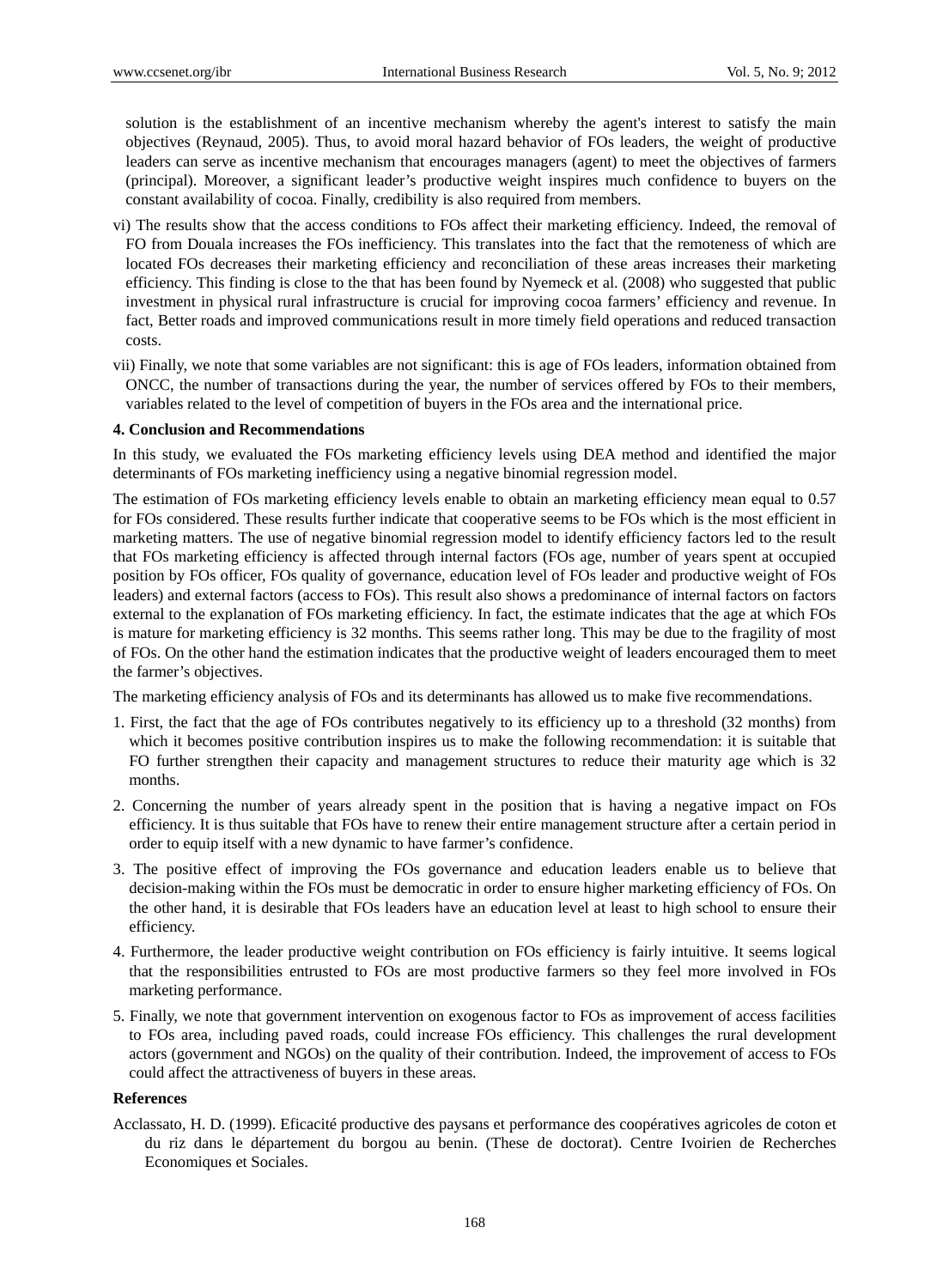- Afonso, A., & Aubyn, M. (2006). Cross-Country Efficiency of Secondary Education Provision: A Semi-parametric Analysis with non-Discretionary Inputs. *Economic Modelling, 23*, 476-491. http://dx.doi.org/10.1016/j.econmod.2006.02.003
- Banker, R. D., Charnes, A., & Cooper, W. W. (1984). Some Models for Estimating Technical and Scale Inefficiencies in Data Envelopment Analysis. *Management Science, 30*, 1078-1092. http://dx.doi.org/10.1287/mnsc.30.9.1078
- Barham, J., & Chitemi, C. (2009). Collective Action Initiatives to Improve Marketing Performance: Lessons from Farmer Groups in Tanzania. *Food Policy, 34*, 53-59. http://dx.doi.org/10.1016/j.foodpol.2008.10.002
- Bernard, T., & Spielman, D. J. (2009). Reaching the Rural Poor through Rural Farmer Organizations? A Study of Agricultural Marketing Cooperatives in Ethiopia. *Food Policy, 34*, 60-69. http://dx.doi.org/10.1016/j.foodpol.2008.08.001
- Bernard, T., Collion, H. M., De janvry, A., Rondot, P., & Sadoulet E. (2008). Do Village Organizations Make a Difference in African Rural Development? A Study for Senegal and Burkina Faso. *World Development, 36*(11), 2188-2204. http://dx.doi.org/10.1016/j.worlddev.2007.10.010
- Bernard, T., Taffesse, A. S., & Gabre-madhin, E. (2008). Impact of Cooperatives on Smallholders' Commercialization Behavior: Evidence from Ethiopia. *Agricultural Economics, 39*, 147-161. http://dx.doi.org/10.1111/j.1574-0862.2008.00324.x
- Borodak, D. (2007). Les outils d'analyse des performances productives utilisés en économie et gestion: la mesure de l'efficience technique et ses déterminants, Cahier de recherche 5/2007.
- Cameron, A. C., & Trivedi, P. K. (1986). Econometric Models Based on Count Data: Comparisons and Applications of Some Estimators and Tests. *Journal of Applied Econometrics, 1*, 29-53. http://dx.doi.org/10.1002/jae.3950010104
- Catacutan, D., Bertomeu, M., Arbes, L., Duque, C., & Butra, N. (2009). Collective action to which markets? The Case of the Agroforestry Tree Seeds Association of Lantapan (ATSAL) in the Philippines. paper presented at *Research Workshop on Collective Action and Market Access for Smallholders*, 2-5 October 2006, Cali, Colombia.
- Charnes, A., Cooper, W. W., & Rhodes, E. (1978). Measuring the Efficiency of Decision Making Units. *European Journal of Operational Research, 2*, 429-444. http://dx.doi.org/10.1016/0377-2217(78)90138-8
- Cook, M. L. (1995). The Future of U.S. Agricultural Cooperatives: A Neo-institutional Approach. *American Journal of Agricultural Economics, 77*(5), 1153-1165. http://dx.doi.org/10.2307/1243338
- Devaux, A., Horton, D., Velasco, C., Thiele, G., Lopez, G., Bernet, T., . . . Ordinola, M. (2009). Collective action for market chain innovation in the Andes. *Food Policy, 34*, 31-38. http://dx.doi.org/10.1016/j.foodpol.2008.10.007
- Domazlicky, B., & Primont, F. (2006). Student achievement and efficiency in Missouri schools and the No Child Left Behind Act. *Economics of Education Review, 25*, 77-90. http://dx.doi.org/10.1016/j.econedurev.2004.11.002
- Farrell, M. J. (1957). The Measurement of Productive Efficiency. *Journal of the Royal Statistical Society, Series A.*, General, 120, Part 3, 253-281. http://dx.doi.org/10.2307/2343100
- Fulton, M. (1995). The Future of Canadian Agricultural Cooperatives: A Property Rights Approach. *American Journal of Agricultural Economics, 77*(5), 1144-1152. http://dx.doi.org/10.2307/1243337
- Gabre-Madhin, E. (2001). *Market Institutions, Transaction Costs, and Social Capital in the Ethiopian Grain Market*. Washington, DC: International Food Policy Research Institute.
- Gabre-Madhin, E. (2009). A Market for all Farmers: Market Institutions and Smallholder Participation. *AERC Agricultural conference*, Mombasa 28-30 May.
- Gadzikwa, I., Lyne, M. C., & Hendriks, S. L. (2006). Collective Action in Smallholder Organic Farming: a Study of the Ezemvelo farmers' Organization in Kwazulu-natal. *South African Journal of Economics, 74*(2), 344-558. http://dx.doi.org/10.1111/j.1813-6982.2006.00070.x
- Gian, N., & Ruerd, R. (2007). Impacts of Collective Action on Smallholders' Commercialisation: Evidence from Dairy in Ethiopia. Paper prepared for presentation at *the Mediterranean Conference of Agro-Food Social*